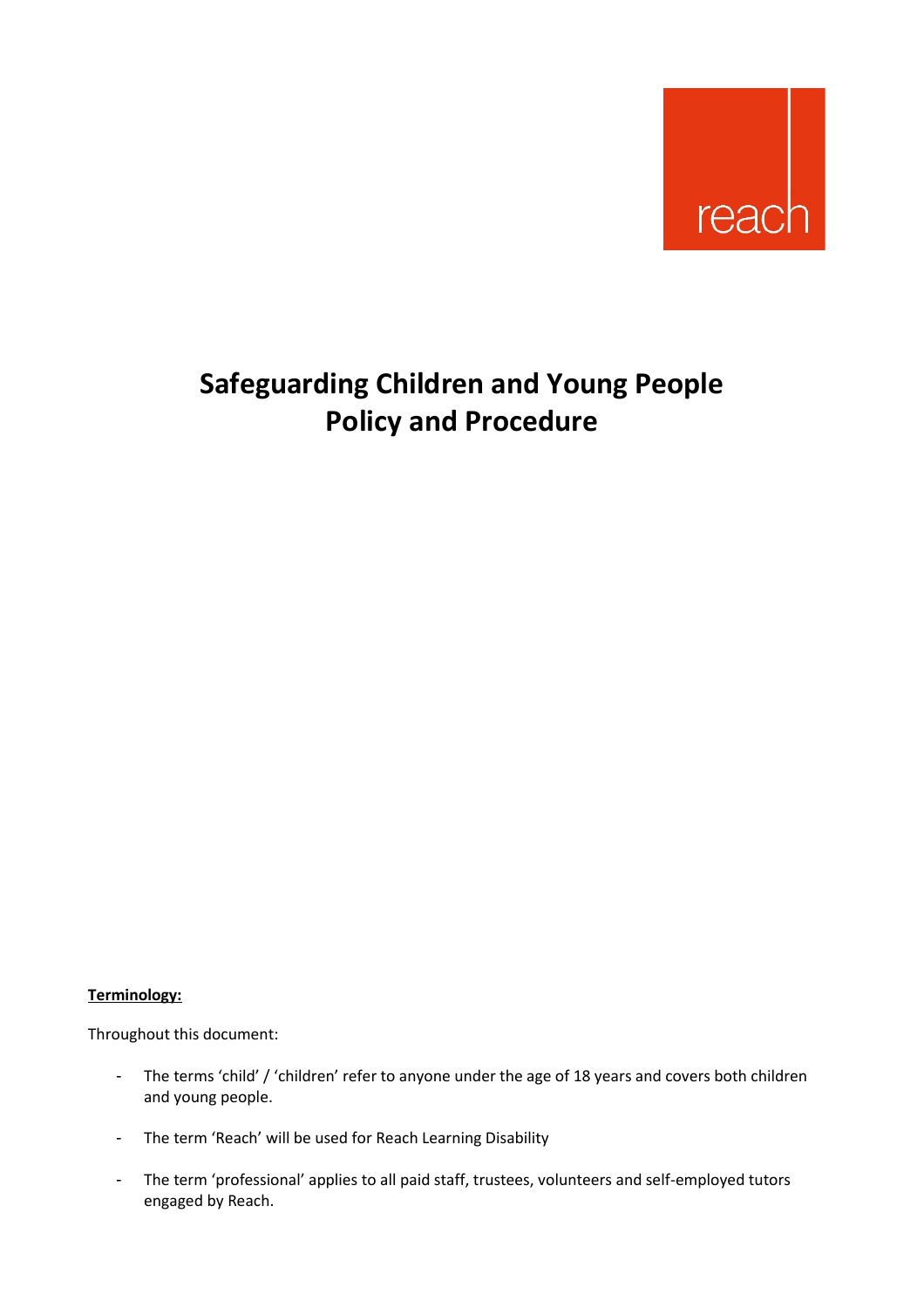# **Statement of Intent:**

The abuse of children constitutes a clear infringement of their rights and freedoms as citizens. This policy and procedure aims to protect children who are at risk of all forms of abuse to ensure that they receive a safe, and supportive service, through the process of identifying, managing and preventing all forms of abuse. It fully accepts, endorses and will implement the principle first enshrined in the Children Act 1989: **the welfare of the child is paramount.**

# **Policy:**

Reach acknowledges the duty of care to safeguard and promote the welfare of children and is committed to ensuring safeguarding practice reflects statutory responsibilities, government guidance and complies with best practice.

The policy recognises that **the welfare and interests of children are paramount in all circumstances** and affirms its belief that safeguarding children; the action we take to promote the welfare of children and protect them from harm, is everyone's responsibility. **Everyone who comes into contact with children and families has a role to play.**

This policy aims to ensure that regardless of age, gender, religion or beliefs, ethnicity, disability, sexual orientation identity or socio- economic background, all children

- Have a positive and enjoyable experience at Reach in a safe and child-centred environment.
- Are protected from abuse whilst participating in any activities provided or supported by Reach.

Reach acknowledges that some children, are additionally vulnerable because of the impact of previous experience, their level of dependency, communication needs and other issues and we accept the responsibility to take reasonable and appropriate steps to ensure their welfare.

Reach will seek to keep children safe by:

- Valuing them, listening to and respecting them
- Appointing Safeguarding Officers, Senior Safeguarding Officer and Lead Board Member
- Adopting rigorous approach to the safeguarding of children through safeguarding procedures and a code of conduct for staff and volunteers.
- Providing appropriate management for staff and volunteers through supervision, support, training and quality assurance measures.
- The safe recruitment of staff and volunteers by carrying out appropriate checks.
- Ensuring that confidential, detailed and accurate records are maintained and securely stored.
- Using our Safeguarding Procedures to share concerns and information with agencies who need to know and involving children, parents and carers as appropriate.
- Using our safeguarding and other procedures to ensure that any allegations against staff and/or volunteers are managed appropriately
- Ensuring that we have a safe physical environment for children, staff and volunteers in line with Health & Safety regulations and procedures
- Ensuring that we have effective complaints and whistle-blowing measures in place.
- Creating an anti bullying environment
- Ensuring that staff, volunteers and members of the public visiting our premises / using our services know our commitment to safeguarding children.

This policy, and the associated procedures, will be widely promoted and are mandatory for everyone involved in Reach, including staff and volunteers.

Copies are available in the Policy file kept in your manager's office and on SharePoint.

Any documents/forms referred to in this document and shown in italics are hyperlinks to the documents that can be found in the 'Procedures and Forms' section on SharePoint.

**Failure to comply with the policy and procedures will be addressed without delay and may ultimately result in dismissal/exclusion from the organisation.**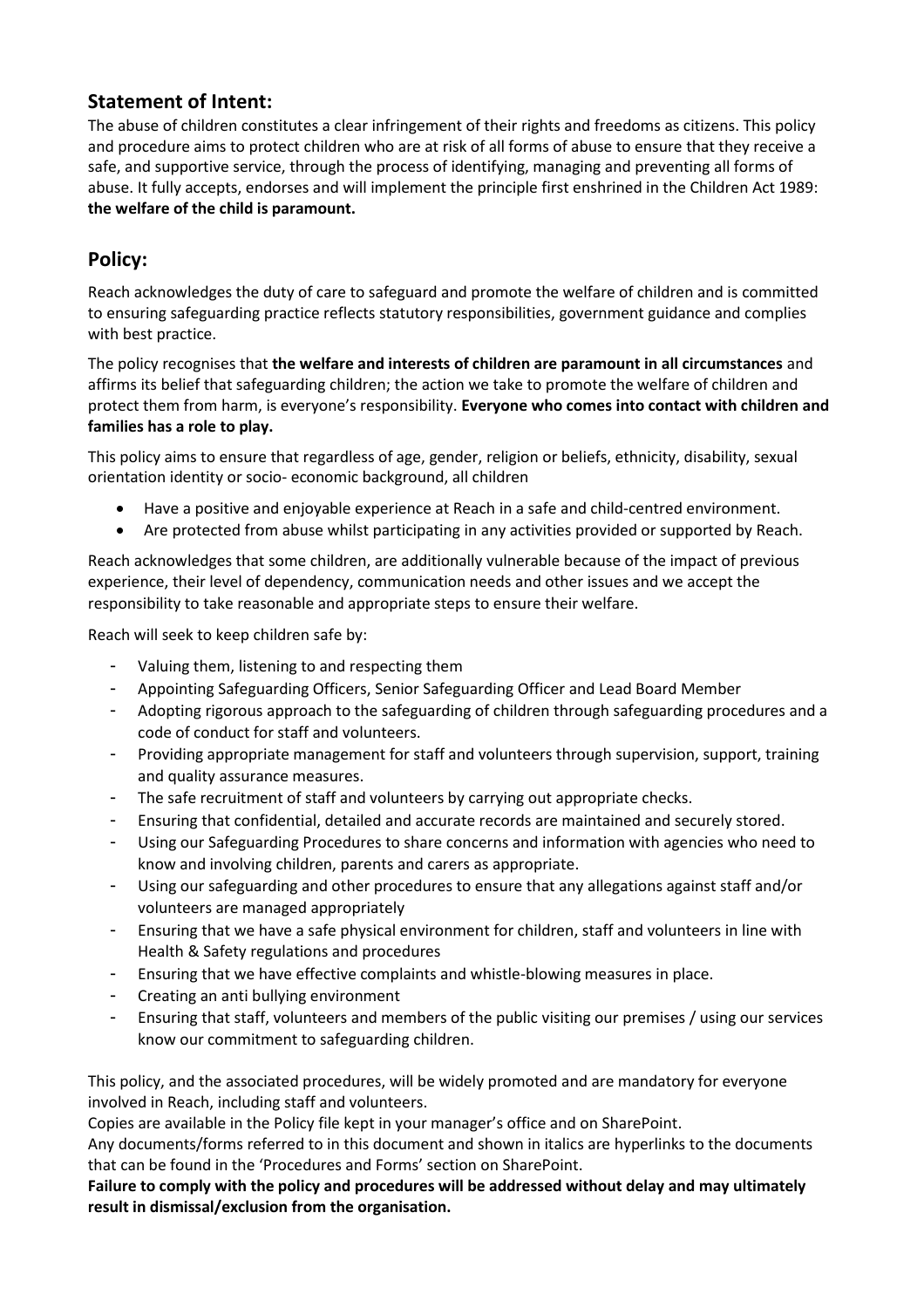# **Procedure:**

#### **1. Introduction:**

This document outlines the procedures for safeguarding children and for dealing with allegations of abuse.

# **2. What is 'Safeguarding'?**

**Safeguarding Children** is a concept that reaches beyond **child protection** to incorporate the additional aims of preventing the harm of children's health and development and ensuring children are growing up in circumstances consistent with the provision of safe and effective care.

Reach is committed to using a child centred approach to safeguarding and promoting the welfare of every child as described by Working Together to Safeguard Children [2018]. A child centred approach means keeping the child in focus when making decisions about their lives and working in partnership with them and their families.

For the purposes of these procedures, safeguarding is defined as in Working Together to Safeguard Children [2018] as:

- Protecting children from maltreatment;
- Preventing impairment of children's health or development;
- Ensuring that children grow up in circumstances consistent with the provision of safe and effective care; and
- Taking action to enable all children to have the best outcomes.

### **3. Good Practice supporting the Voice of the Child**

#### **3.1. Children and Young People's Views:**

Children have said that they need:

- **Vigilance:** to have adults notice when things are troubling them;
- **Understanding and action:** to understand what is happening; to be heard and understood; and to have that understanding acted upon;
- **Stability:** to be able to develop an on-going stable relationship of trust with those helping them;
- **Respect:** to be treated with the expectation that they are competent rather than not;
- **Information and engagement:** to be informed about and involved in procedures, decisions, concerns and plans;
- **Explanation:** to be informed of the outcome of assessments and decisions and reasons when their views have not met with a positive response;
- **Support:** to be provided with support in their own right as well as a member of their family;
- **Advocacy:** to be provided with advocacy to assist them in putting forward their views.

#### **3.2 Effective on going action to keep the child in focus includes:**

- Listening to the child's wishes and feelings about their situation now as well as plans and hopes for the future;
- Providing children with honest and accurate information about the current situation, as seen by practitioners, and future possible actions and interventions;
- Involving the child in key decision-making processes;
- Providing appropriate information to the child about his or her right to protection and assistance;
- Inviting children to make recommendations about the services and assistance they need and/or are available to them;
- Ensuring children have access to independent advice and support (for example, through advocates or children's rights officers) to be able to express their views and influence decision-making;
- Considering with them, issues arising in relation to identity, diversity, culture, faith, sexual orientation language, disability, low confidence and trust.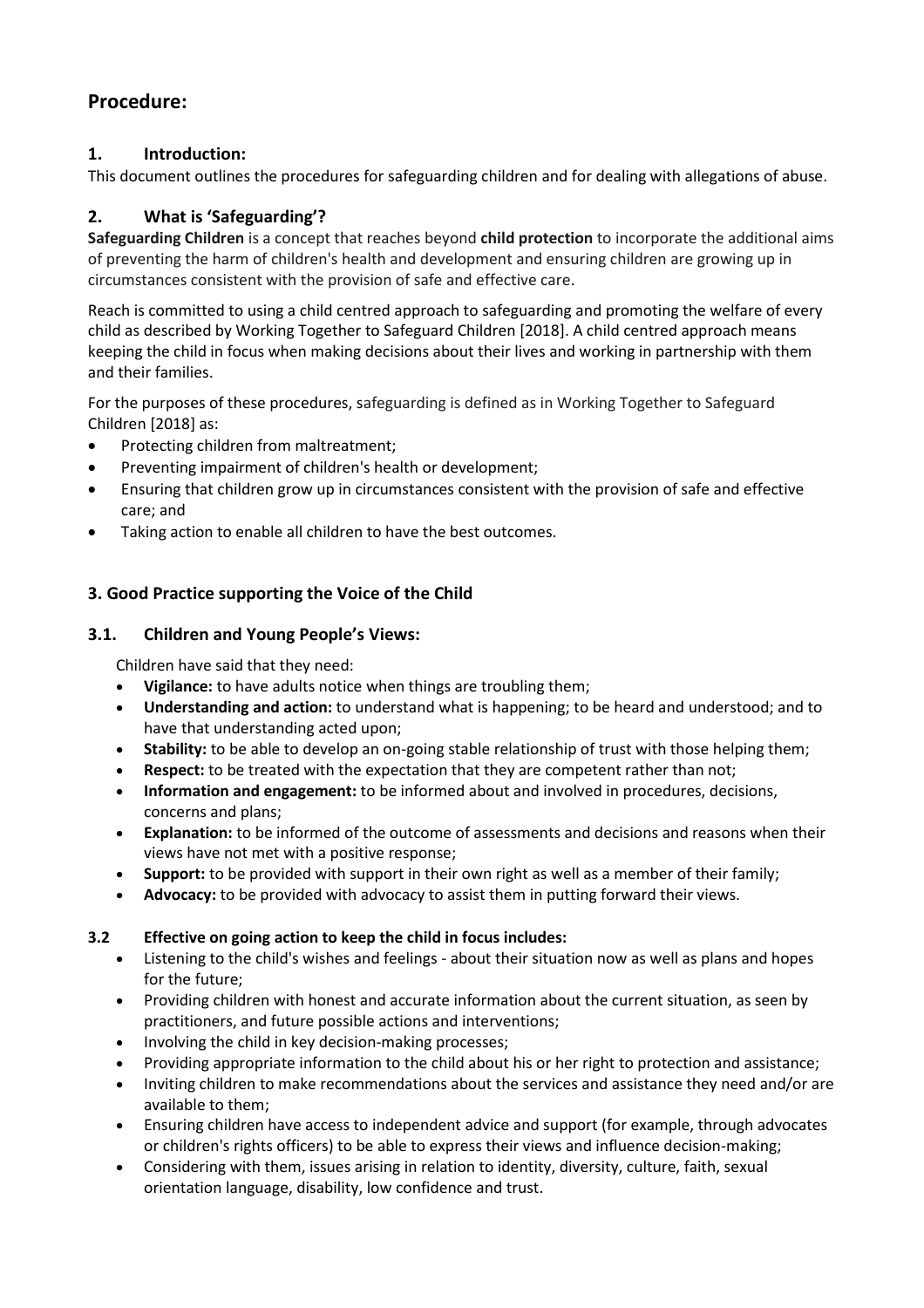#### **3.3 Talking with Children and Young People:**

Even initial discussions with children should be conducted in a way that minimises any distress to them and maximises the likelihood that they will feel enabled and supported in sharing their own information with the practitioners. Children may need time and more than one opportunity in order to develop sufficient trust to communicate any concerns they may have, especially if they have a communication impairment, learning disabilities, are very young or are experiencing mental health problems.

Professionals are encouraged to:

- Explain your own role, to listen openly and to seek the views/voice of the child without advising or judging;
- Remember to consider explaining to parents and carers in advance and seek consent where necessary;
- Consult with other practitioners working with the child to ensure that confusing messages are avoided and the child is not asked to repeat their information unnecessarily;
- Avoid professional jargon and be clear about facts and opinion;
- Allow time for the child to ask questions;
- Be clear about next steps.

#### **4. Safer Recruiting**

Reach uses the Disclosure and Barring Service [DBS] to help assess the suitability of applicants for all positions, including volunteers and trustees. Applicants will not have their employment confirmed until a satisfactory Disclosure is received. DBS applications are dealt with by Nottinghamshire County Council who will inform Reach and the applicant of the decision taken. Applicants will also receive a paper copy.

Reach complies fully with the DBS Code of Practice regarding the correct handling, use, storage, retention and disposal of Disclosures and Disclosure information. For more information refer to Reach's [DBS Policy](https://reachuk.sharepoint.com/sites/documentlibrary/Shared%20Documents/Forms/AllItems.aspx?id=%2Fsites%2Fdocumentlibrary%2FShared%20Documents%2FPolicies%20and%20Procedures%2FCurrent%20Policies%2FDBS%20Policy%20inc%20ex%2Doffenders%20policy%2Epdf&parent=%2Fsites%2Fdocumentlibrary%2FShared%20Documents%2FPolicies%20and%20Procedures%2FCurrent%20Policies)

#### **5. Who carries responsibility for safeguarding children?**

**Safeguarding is everyone's responsibility.** Everyone who comes into contact with children and families has a role to play in promoting the welfare of children and protecting them from harm.

All Reach professionals (paid staff, trustees and volunteers) who are working with vulnerable groups, including children, must always act in their best interests and must ensure that they take all reasonable steps to prevent harm to any children with whom they have contact.

Having safeguards in place within an organisation not only protects and promotes the welfare of children but also enhances the confidence of trustees, staff, volunteers, parents/carers and the general public. All professionals, whether paid or voluntary, in all organisations where they come in to contact with children and young people, or similarly, all those who work in some way with adults, who may be parents or carers, should:

- Be alert to potential indicators of abuse or neglect;
- Be alert to the risks which individual abusers or potential abusers may pose to children;
- Be alert to the impact on the child of any concerns of abuse or maltreatment;
- Be able to gather and where appropriate, analyse information as part of an assessment of the child's needs.

Professionals should, in particular, be alert to the potential need for early help for a child who:

- Is disabled and has specific additional needs;
- Has special educational needs;
- Is a young carer;
- Is showing signs of engaging in anti-social or criminal behaviour;
- Is in a family circumstance presenting challenges for the child, such as substance abuse, adult mental health, domestic violence; and/or
- Is showing early signs of abuse and/or neglect.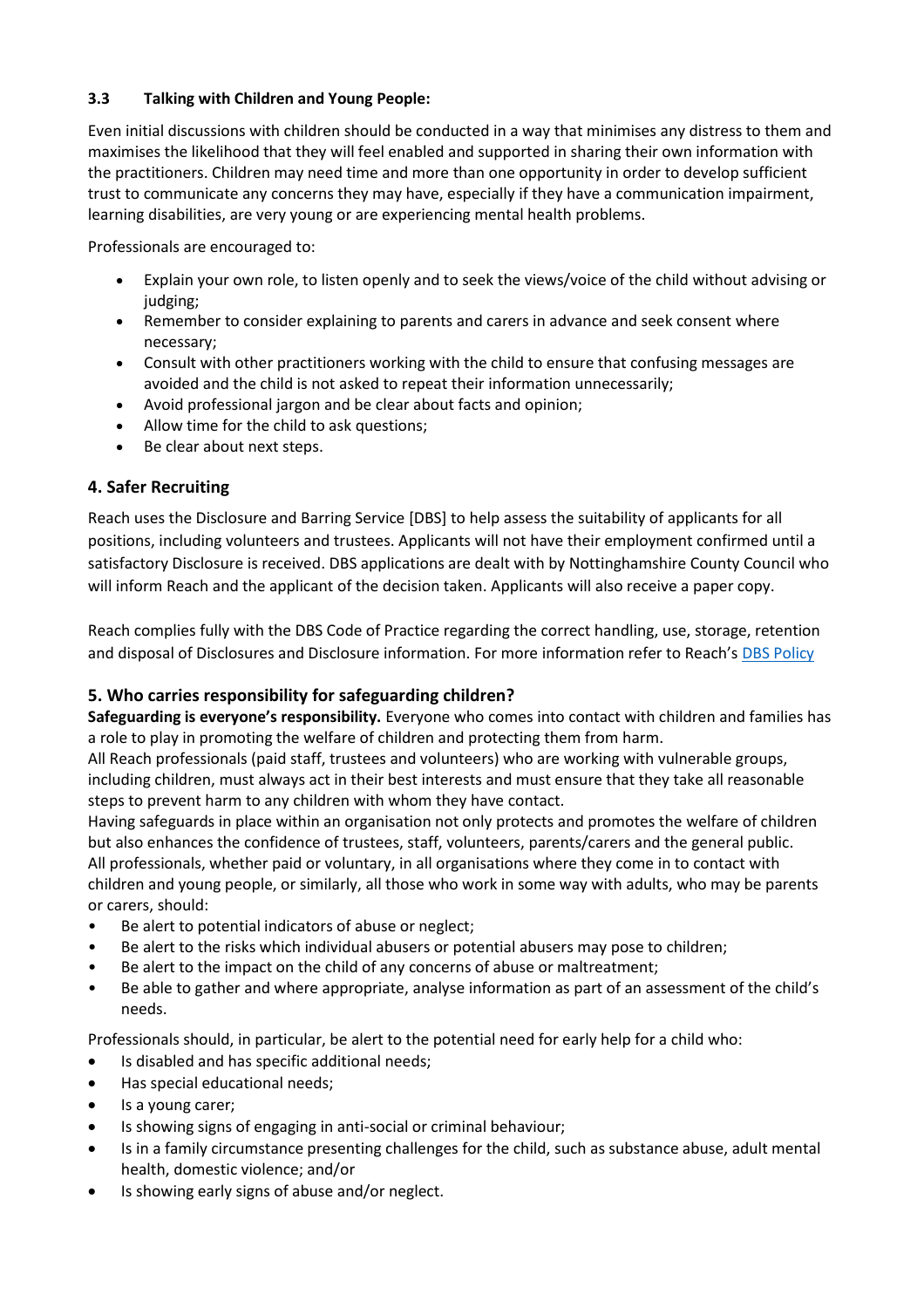#### **6. What is harm?**

'Harm' is defined as the ill treatment or impairment of health and development. Some children are in need because they are suffering, or likely to suffer what is termed, '**significant harm.**'

The [Children Act \(1989](http://www.legislation.gov.uk/ukpga/1989/41/contents)) introduced the concept of 'significant harm' as the threshold that justifies compulsory intervention in family life in the best interests of children, and gives local authorities a duty to make enquiries (Section 47) to decide whether they should take action to safeguard or promote the welfare of a child who is suffering, or likely to suffer, significant harm. This definition was clarified by the Adoption and Children Act 2002 (S.120) so that it may include 'impairment suffered from seeing or hearing the ill treatment of another' for example, where there are concerns of Domestic Violence and Abuse. Sometimes, a single traumatic event may constitute significant harm (e.g. a violent assault, suffocation or poisoning). More often, significant harm is a compilation of significant events, both acute and longstanding, which interrupt, change or damage the child's physical and psychological development. Some children live in family and social circumstances where their health and development are neglected. For them, it is the corrosiveness of long-term neglect, emotional, physical or sexual abuse that causes impairment to the extent of constituting significant harm.

There are no absolute criteria on which to rely when judging what constitutes significant harm. Consideration of the severity of ill-treatment may include:

- The degree and the extent of physical harm,
- The duration and frequency of abuse and neglect,
- The extent of premeditation,
- The presence or degree of threat, coercion, sadism and bizarre or unusual elements.

**It is not the responsibility of any professional working for Reach to decide whether or not the threshold of significant harm has been reached. It is the responsibility of all professionals to report any concerns they have following the procedure set out in Section 8.**

#### **7. Identifying Abuse**

Abuse is a violation of an individual's human and civil rights by any other person or persons. The following definitions are those identified in Working Together to Safeguard Children 2018:

- **Physical abuse** may involve hitting, shaking, throwing, poisoning, burning or scalding, drowning, suffocating, or otherwise causing physical harm to a child. Physical harm may also be caused when a parent fabricates the symptoms of, or deliberately induces illness in a child.
- **Emotional abuse** is the persistent emotional maltreatment of a child such as to cause severe and persistent effects on the child's emotional development, and may involve:
	- Conveying to children that they are worthless or unloved, inadequate, or valued only insofar as they meet the needs of another person;
	- **■** Imposing age or developmentally inappropriate expectations on children. These may include interactions that are beyond the child's developmental capability, as well as overprotection and limitation of exploration and learning, or preventing the child participating in normal social interaction;
	- Seeing or hearing the ill-treatment of another e.g. where there is domestic violence and abuse;
	- Serious bullying, causing children frequently to feel frightened or in danger;
	- Exploiting and corrupting children.

Some level of emotional abuse is involved in all types of maltreatment of a child, though it may occur alone.

• **Bullying:** Bullying is a form of abuse which may particularly affect children with learning disabilities. It may be defined as deliberately hurtful behaviour, usually repeated over a period of time, where it is difficult for those bullied to defend themselves. It can take many forms, but the three main types are physical (e.g. hitting, kicking, theft), verbal (e.g. racist or homophobic remarks, threats, name calling) and emotional (e.g. isolating an individual from the activities and social acceptance of their peer group). The damage inflicted by bullying can frequently be underestimated. It can cause considerable distress to children to the extent that it affects their health and development or, at the extreme, cause them significant harm (including self-harm). (See: *Harassment policy and procedure HP-02*)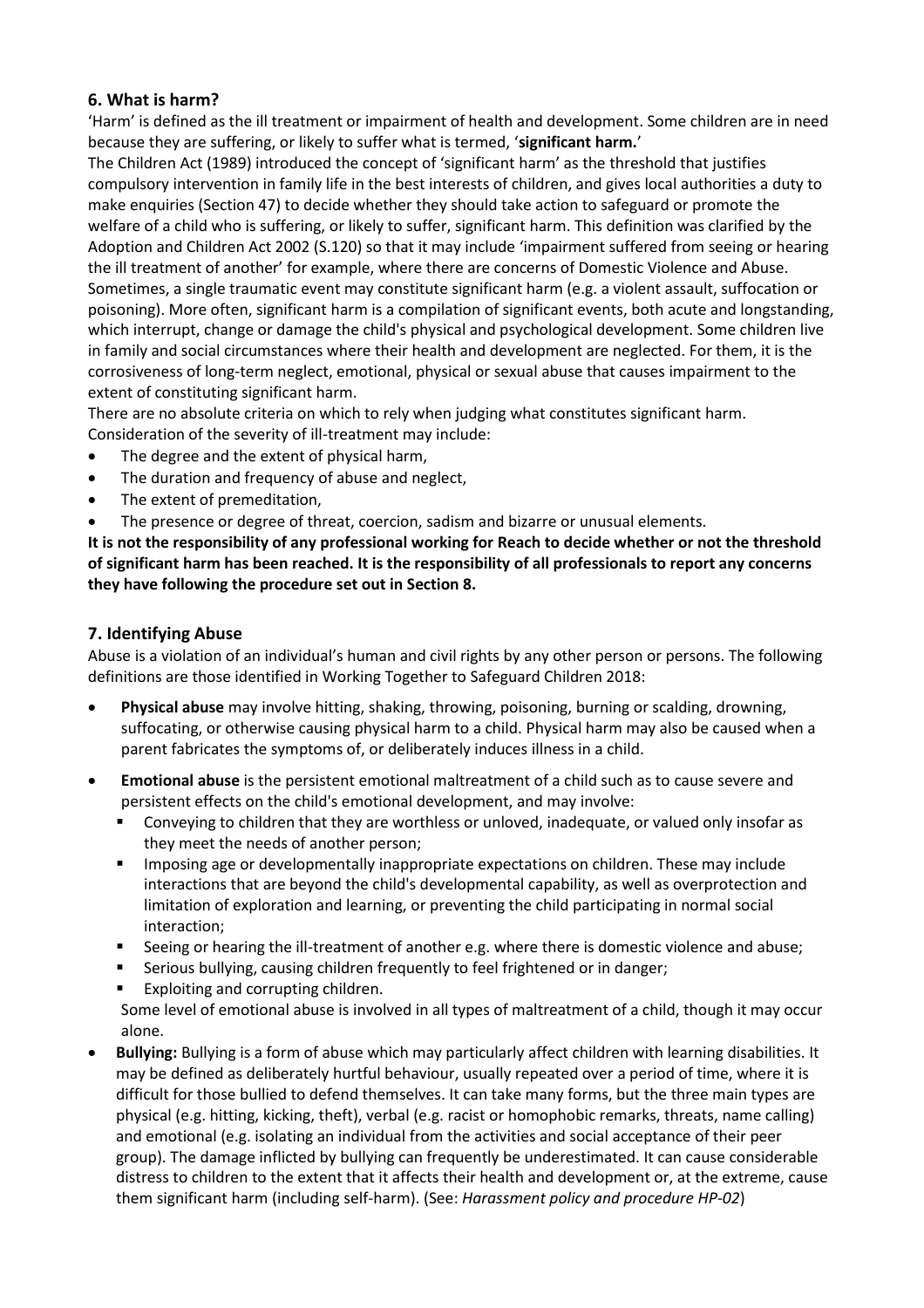• **Sexual abuse** involves forcing or enticing a child or young person to take part in sexual activities, not necessarily involving a high level of violence, whether or not the child is aware of what is happening. The activities may involve physical contact, including assault by penetration (e.g. rape or oral sex) or non-penetrative acts such as masturbation, kissing, rubbing and touching outside of clothing. Sexual abuse includes non-contact activities, such as involving children in looking at, including online and with mobile phones, or in the production of, pornographic materials, watching sexual activities or encouraging children to behave in sexually inappropriate ways or grooming a child in preparation for abuse (including via the internet). Sexual abuse is not solely perpetrated by adult males. Women can also commit acts of sexual abuse, as can other children.

In addition; Sexual abuse includes abuse of children through sexual exploitation. Penetrative sex where one of the partners is under the age of 16 is illegal, although prosecution of similar age, consenting partners is not usual. However, where a child is under the age of 13 it is classified as rape under s5 Sexual Offences Act 2003. In addition; Sexual abuse includes abuse of children through sexual exploitation. Child sexual exploitation is a form of child sexual abuse. It occurs where an individual or group takes advantage of an imbalance of power to coerce, manipulate or deceive a child or young person under the age of 18 into sexual activity (a) in exchange for something the victim needs or wants, and/or (b) for the financial advantage or increased status of the perpetrator or facilitator. The victim may have been sexually exploited even if the sexual activity appears consensual. Child sexual exploitation does not always involve physical contact; it can also occur through the use of technology.

- **Neglect** is the persistent failure to meet a child's basic physical and/or psychological needs, likely to result in the serious impairment of the child's health or development. Neglect may occur during pregnancy as a result of maternal substance misuse, maternal mental ill health or learning difficulties or a cluster of such issues. Where there is domestic abuse and violence towards a carer, the needs of the child may be neglected. Once a child is born, neglect may involve a parent failing to:
	- Provide adequate food, clothing and shelter (including exclusion from home or abandonment);
	- Protect a child from physical and emotional harm or danger;
	- **E** Ensure adequate supervision (including the use of inadequate care-givers);
	- Ensure access to appropriate medical care or treatment.

It may also include neglect of, or unresponsiveness to, a child's basic emotional, social and educational needs.

• **Children Exposed to Domestic Abuse** In addition, research demonstrates a significant prevalence of domestic abuse in the history of families with children who are subject of Child Protection Plans. Children can be affected by seeing, hearing and living with domestic violence and abuse as well as being caught up in any incidents directly, whether to protect someone or as a target. It should also be noted that the age group of 16 and 17 year olds have been found in recent studies to be increasingly affected by domestic violence in their peer relationships. It should therefore be considered in responding to concerns that the [Home Office 'Definition of domestic violence and abuse'](https://www.gov.uk/government/publications/definition-of-domestic-violence-and-abuse-guide-for-local-areas) is as follows:

*"Any incident or pattern of incidents of controlling, coercive or threatening behaviour, violence and abuse between those aged 16 or over, who are or have been intimate partners or family members regardless of gender and sexuality.*

*This can encompass, but is not limited to, the following types of abuse:*

- ➢ *Psychological*
- ➢ *Physical*
- ➢ *Sexual*
- ➢ *Financial*
- ➢ *Emotional*

**Controlling behaviour is**: a range of acts designed to make a person subordinate and/or dependent by isolating them from sources of support, exploiting their resources and capacities for personal gain,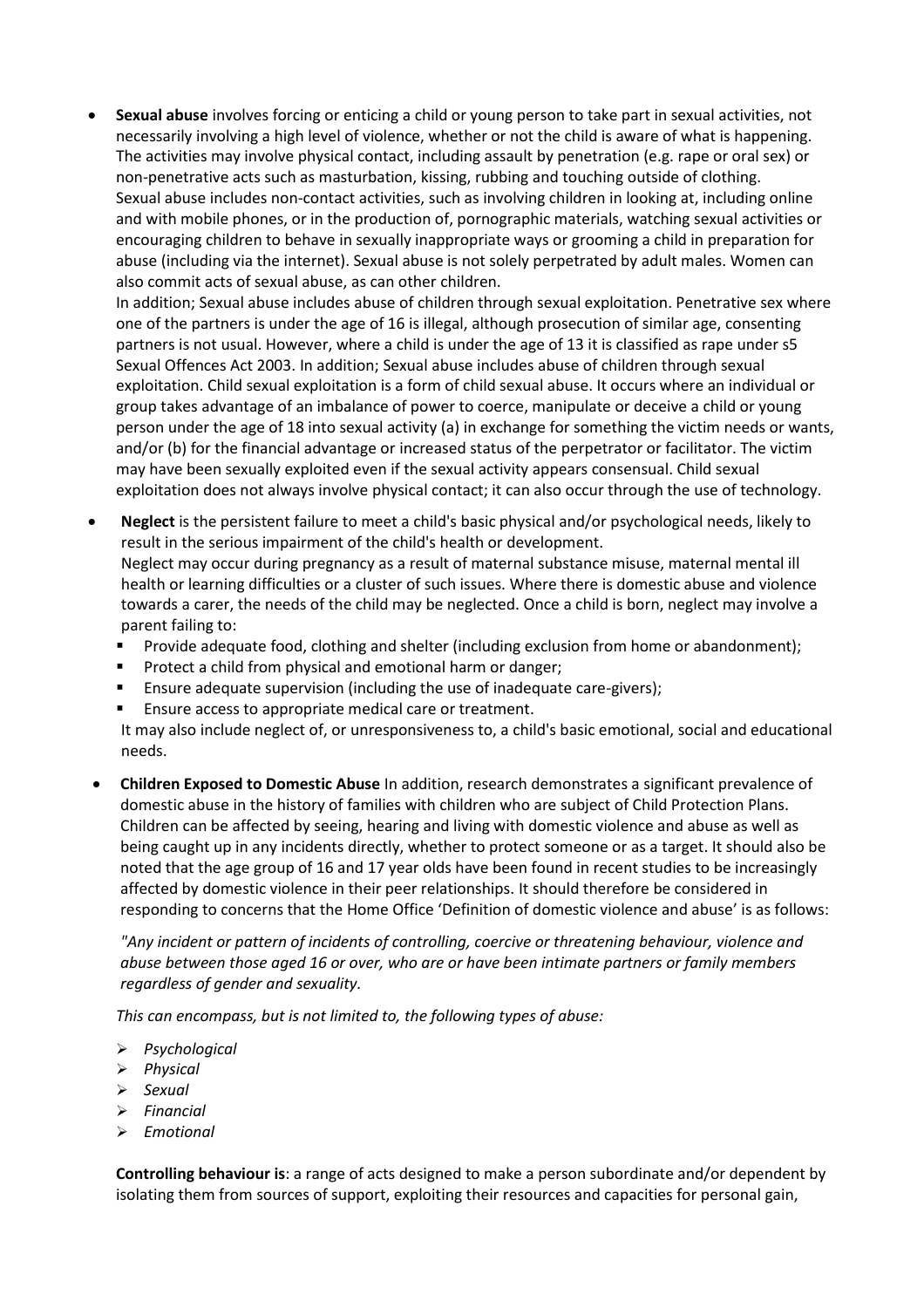depriving them of the means needed for independence, resistance and escape and regulating their everyday behaviour.

**Coercive behaviour is**: an act or a pattern of acts of assault, threats, humiliation and intimidation or other abuse that is used to harm, punish, or frighten their victim".

These definitions are used when determining significant harm and children can be affected by combinations of maltreatment and abuse, which can be impacted on by for example domestic violence and abuse in the household or a cluster of problems faced by the adults.

• **Contextual Safeguarding** Working Together to Safeguard Children has introduced the concept of Contextual Safeguarding which recognises that as well as threats to the welfare of children from within their families, children may be vulnerable to abuse or exploitation from outside their families. These extra-familial threats might arise at school and other educational establishments, from within peer groups, or more widely from within the wider community and/or online. These threats can take a variety of different forms and children can be vulnerable to multiple threats, including: exploitation by criminal gangs and organised crime groups such as county lines; trafficking, online abuse; sexual exploitation and the influences of extremism leading to radicalisation.

#### **8. Non-Recent Abuse**

This refers to any allegations of child abuse, which occurred when the complainant was a child (under 18 years of age) and which have been made after a significant lapse of time, usually over 1 year. All allegations of non-recent abuse should be dealt with under the Children's Safeguarding Procedures.

There are many valid reasons why the victim may be unable to disclose at the time of their abuse. It is known that fear of being disbelieved or not taken seriously, fear of the perpetrator, retaliation, shame and embarrassment have all been factors which have prevented victims from disclosing. Allegations of nonrecent abuse should always be taken seriously, regardless of the amount of information available; for example where the name of the people involved is not available or can't be recalled.

Responses to disclosures of non-recent abuse require as high a standard as a response to current abuse. Professionals (paid members of staff, trustees or volunteers) dealing with cases of this nature should be aware that even though the offences are termed 'non-recent', the alleged perpetrator could be in current contact with children and young people as a parent, carer, worker or volunteer. They should also be aware that non-recent abuse does not only apply to abuse which occurred in institutions or at the hands of professionals; allegations may also be made about family members, carers, or other young people. Concerns relating to historical abuse in institutions or at the hands of professionals should be dealt with under Section 12 below.

#### **9. Concerns / allegations relating to current professionals**

When informed of a concern or allegation which relates to a current professional, the Safeguarding Officer should follow the procedure set out in the Nottinghamshire guidance found on their website [\(http://nottinghamshirescb.proceduresonline.com/](http://nottinghamshirescb.proceduresonline.com/) ). This is in order to ensure that any action taken under Reach's internal Disciplinary Procedures will not impede any action to be taken by the LA or Police and to establish clear parameters around the information to be given to the child, the person making the allegation (if different) and the member of staff.

#### **10. Allegations /concerns which relate to the Safeguarding Officer and/or Senior Safeguarding Officer**

Where either / both the Designated Safeguarding Officer and/or Senior Designated Safeguarding Officer are named in allegations / concerns, the person receiving the information should first contact the SDSO or Lead Board Member as appropriate, whose role it is to contact the MASH and manage the process as set out in Section 12 of these procedures.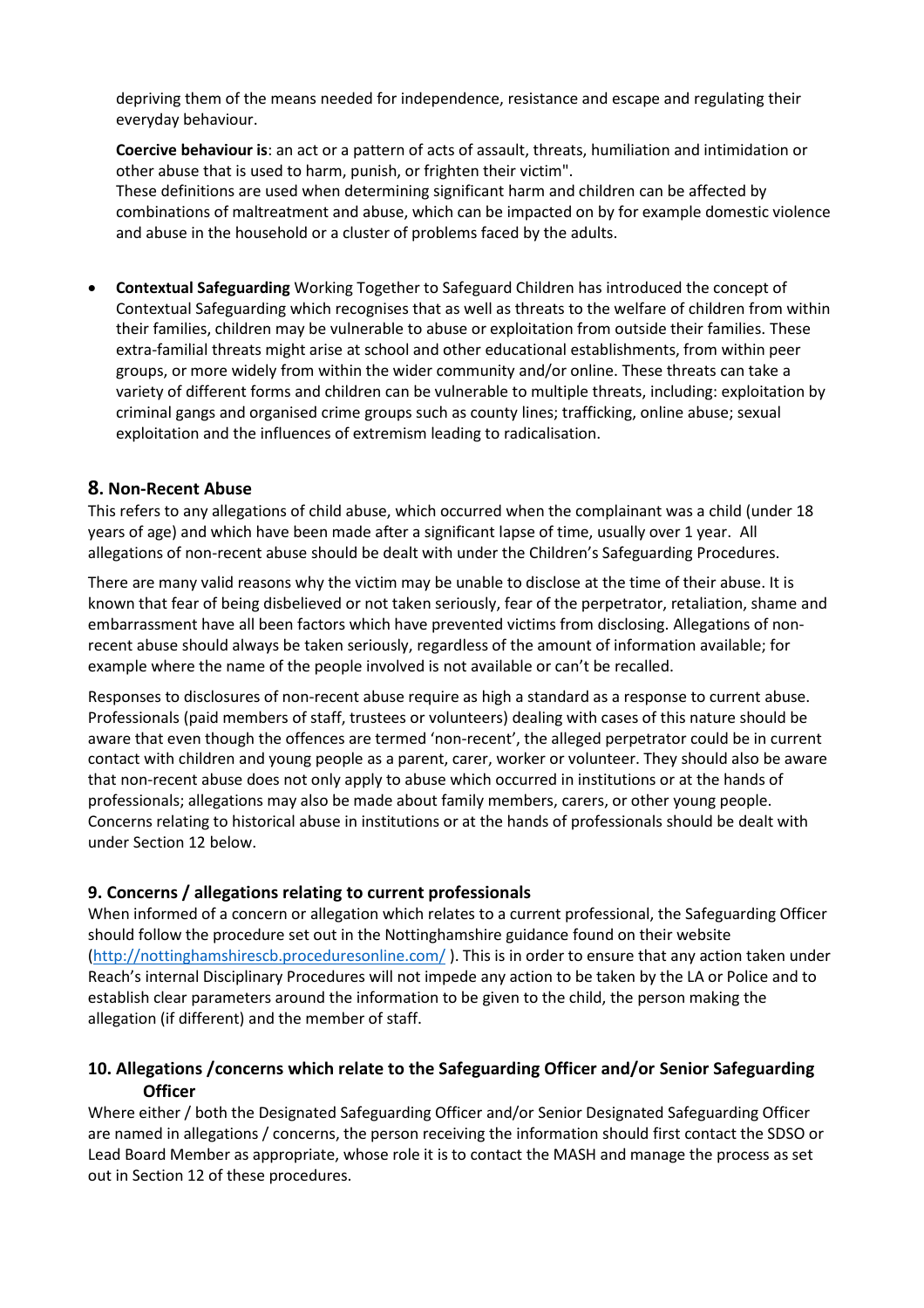#### **11. Concerns Raised by a Member of the Public:**

When a member of the public telephones or approaches any organisation with concerns about the welfare of a child or an unborn baby, regardless of whether the child is known to Reach, the professional who receives the contact should follow the same process as in Section 10.

- Clarify and document the concerns;
- Offer re-assurance that the member of public has done the right thing in raising concerns;
- Explain what action will be taken and within what timeframe;
- Follow the A to B to C procedure
- Record the concerns and the action taken

In addition the member of the public should also be given the number of Nottinghamshire's Customer Service 0300 500 80 80 or Nottingham City, Children and Families, depending on where the alleged abuse took place, in order to raise their own concerns.

Reach, as the organisation receiving the initial concern, will **always** make a referral to the Local Authority children's social care in case the member of the public does not follow through.

#### **12. Managing risk**

**Off-site activities:** When arranging activities away from the Reach premises:

- Details of the event must be given to parents / guardians / carers.
- A detailed programme and list of contacts should be left with a responsible person at Reach.
- No child can be taken off-site for activities without the consent of their parent/guardian/ carer.
- Permission slips including a request for medical details and an emergency contact number must be filled in.
- A written risk assessment must be completed to be signed off by the Manager (in order to meet the requirements of Insurers)

#### **13. Information sharing**

#### **Working Together to Safeguard Children states that:**

*Effective sharing of information between practitioners ……..and local organisations and agencies is essential for early identification of need, assessment and service provision to keep children safe. Serious case reviews (SCRs) have highlighted that missed opportunities to record, understand the significance of and share information in a timely manner can have severe consequences for the safety and welfare of children……..*

*Practitioners must have due regard to the relevant data protection principles which allow them to share personal information, as provided for in the Data Protection Act 2018 and the General Data Protection Regulation (GDPR). To share information effectively:* 

*• all practitioners should be confident of the processing conditions under the Data Protection Act 2018 and the GDPR which allow them to store and share information for safeguarding purposes, including information which is sensitive and personal, and should be treated as 'special category personal data'* 

*• where practitioners need to share special category personal data, they should be aware that the Data Protection Act 2018 contains 'safeguarding of children and individuals at risk' as a processing condition that allows practitioners to share information. This includes allowing practitioners to share information without consent, if it is not possible to gain consent, it cannot be reasonably expected that a practitioner gains consent, or if to gain consent would place a child at risk* 

Reach complies fully with its obligations under the Data Protection Act and other relevant legislation pertaining to the safe handling, use, storage, sharing, retention and disposal of Disclosure information. For additional information refer to th[e Data Protection policy.](https://reachuk.sharepoint.com/sites/documentlibrary/Shared%20Documents/Forms/AllItems.aspx?id=%2Fsites%2Fdocumentlibrary%2FShared%20Documents%2FPolicies%20and%20Procedures%2FCurrent%20Policies%2FData%20Protection%20Policy%2Epdf&parent=%2Fsites%2Fdocumentlibrary%2FShared%20Documents%2FPolicies%20and%20Procedures%2FCurrent%20Policies)

# **13. what to do when there are concerns about possible abuse or an allegation has**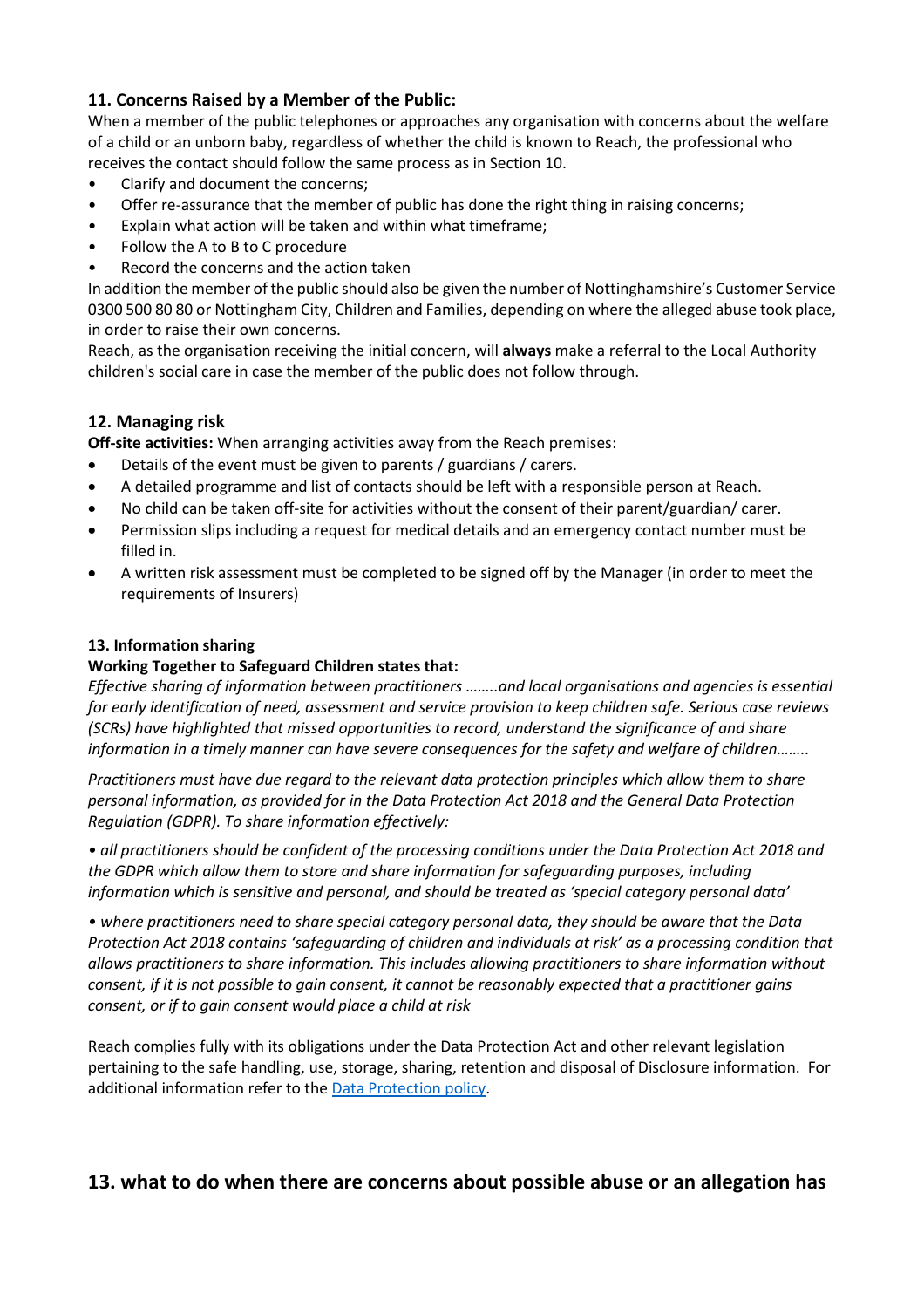# **been made**

#### **13.1 Referral Procedure:**

Reach is situated in Nottinghamshire and is therefore required to work within the framework of good practice set out in the Nottingham and Nottinghamshire inter-agency framework of standards for good practice (web-based) <https://nottinghamshirescb.proceduresonline.com/>

When staff are assessing the level of response to a concern they should refer to the Nottinghamshire threshold document [Pathway to Provision](https://reachuk.sharepoint.com/sites/documentlibrary/Shared%20Documents/Policies%20and%20Procedures/Procedures%20and%20forms/Safeguarding%20and%20Prevent/pathwaytoprovisionhandbook.pdf) or the Nottingham threshold document [Family Support](https://reachuk.sharepoint.com/sites/documentlibrary/Shared%20Documents/Policies%20and%20Procedures/Procedures%20and%20forms/Safeguarding%20and%20Prevent/57291_family-support-pathways_8319_hr.pdf)  [Pathways.](https://reachuk.sharepoint.com/sites/documentlibrary/Shared%20Documents/Policies%20and%20Procedures/Procedures%20and%20forms/Safeguarding%20and%20Prevent/57291_family-support-pathways_8319_hr.pdf)

A concern about possible abuse or a disclosure may arise from a number of sources; e.g. direct observation of the behaviour of child or adult, a report from a child, a concern raised by another adult. The person to whom an allegation or concern is first reported should treat the matter seriously and keep an open mind.

They should:

- Listen and observe
- Make a written record of the information using th[e Incident](https://reachuk.sharepoint.com/:w:/r/sites/documentlibrary/_layouts/15/Doc.aspx?sourcedoc=%7BE0BA724C-06CF-4587-B493-2D2A564C79F2%7D&file=Safeguarding%20Incident%20Report%20Form.docx&action=default&mobileredirect=true) Form (where possible in the child / adult's own words), including the time, date and place of incident/s, persons present and what was said; sign and date the written record.
- Immediately report the matter to the SO, or SSO in their absence or; where the SO is the subject of the allegation, report to the SSO or Lead Board Member as appropriate.
- In such circumstances a formal referral to LA children's social care, the police or emergency medical services (if the child requires urgent medical attention) must not be delayed by the need for consultation with management and internal procedures.

#### They should not:

- Investigate or ask leading questions if seeking clarification;
- Ask a child to write a statement or write down their version of events;
- Make assumptions or offer alternative explanations;
- Promise confidentiality, but they may give assurance that the information will only be shared on a 'need to know' basis.

Every paid member of staff, trustee and volunteer should have a copy of Reach's good practice guidance '*[Safeguarding Reporting Procedure](https://reachuk.sharepoint.com/sites/documentlibrary/Shared%20Documents/Policies%20and%20Procedures/Procedures%20and%20forms/Safeguarding%20and%20Prevent/Safeguarding%20Reporting%20Procedures/Safeguarding%20Reporting%20Procedure%20-%20Newark.docx?d=w225a83080af041208dbbf42fc3166014)*'.

**13.2 The role of the Referrer**: The 'Referrer' is the Safeguarding Officer, the Senior Safeguarding Officer or, where it is felt that these persons may be implicated in or colluding with the alleged abuse, the Lead Board Member / Trustee. The Referrer must have received training in making safeguarding referrals and should use this, plus their knowledge of all relevant Reach procedures, to ensure that the concerns are reported to the Local Authority in which the child at risk lives or is found, the Police or a medical professional as appropriate.

#### **13.3 Before making a referral to the MASH the Referrer should:**

- Ensure the health, safety and welfare of the child at risk and anyone else at risk, including the person posing the risk, especially where this person has care and support needs.
- In an emergency, contact the relevant emergency service(s); police ambulance, fire & rescue.
- Be aware of the possible need for forensic evidence
- Undertake any other immediate actions required under Reach Procedures; health & safety, disciplinary etc…
- Carry out initial information gathering:
	- Obtain Incident Form from the person raising the concern and clarify events (not the child/adult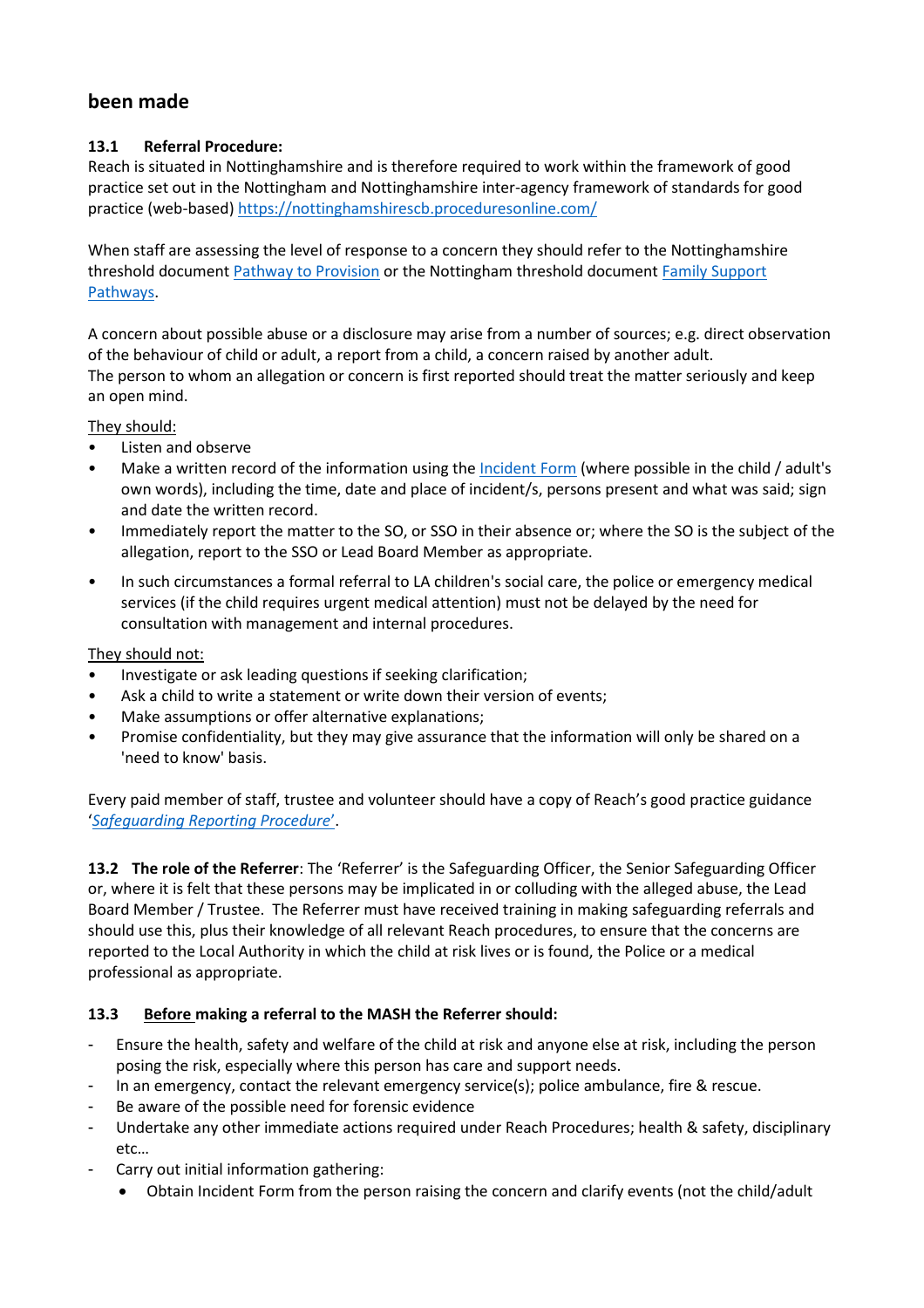making the allegation)

- If not already done by the Person Raising the Concern, speak to the child at risk and find out what they want to happen as a result of the concern being raised
- Complete a body map where required
- Follow the Pathway to Provision or Family Support Pathways handbooks.
- Gather and record any remaining relevant information to make a referral; past incidents, allegations, discussions about the child at risk and/or alleged perpetrator, any decisions made, and the reasons for those decisions;

**13.4 The Multi-Agency Safeguarding Hub (MASH)** is the central resource for the area of Nottinghamshire covered by Nottinghamshire County Council receiving all new adult and child safeguarding enquiries that meet current thresholds. The MASH is staffed by professionals from a range of agencies including, the Police, Health, County Council, Education. It acts as the first point of contact for all new concerns regarding an child at risk in Nottinghamshire which meet current threshold for the involvement of Adult Social Care. Those concerns that don't meet the threshold will be signposted to specific early help services, ensuring they receive appropriate support.

**13.4 Children and Families Direct** is the central resource for Nottingham City. There are many services available to support children and families. The department have a 'one stop shop' ensuring that they can be contacted using one telephone number, email address or fax number. Call handlers will answer the call and ensure that you are connected to the service you need.

**13.5 Local Authority Designated Officer (LADO):** can be contacted for guidance at any time. Contact details are as follows:

• Nottinghamshire County Council 0115 9773921 • Nottingham City Council 0115 8765501

# **14. Procedures to be followed when there are concerns about possible abuse or an allegation has been made.**

**14.1** All practitioners have a responsibility to refer a child to children's social care under section 11 of the Children Act 2004 if they believe or suspect that the child:

- Has suffered significant harm;
- Is likely to suffer significant harm;
- Has a disability, developmental and welfare needs which are likely only to be met through provision of family support services (with agreement of the child's parent) under the Children Act 1989;
- Is a Child in Need whose development would be likely to be impaired without provision of services.

S/he **must** follow the **A to B to C process:** 



 *'A' gives information to 'B' who contacts 'C'*

A = **the person having a concern**/taking disclosure

B = **The Referrer** (Safeguarding Officer or Senior Safeguarding Officer)

C = the Local Authority (MASH [*Multi Agency Safeguarding Hub*] or Nottingham City Children & Families Direct service)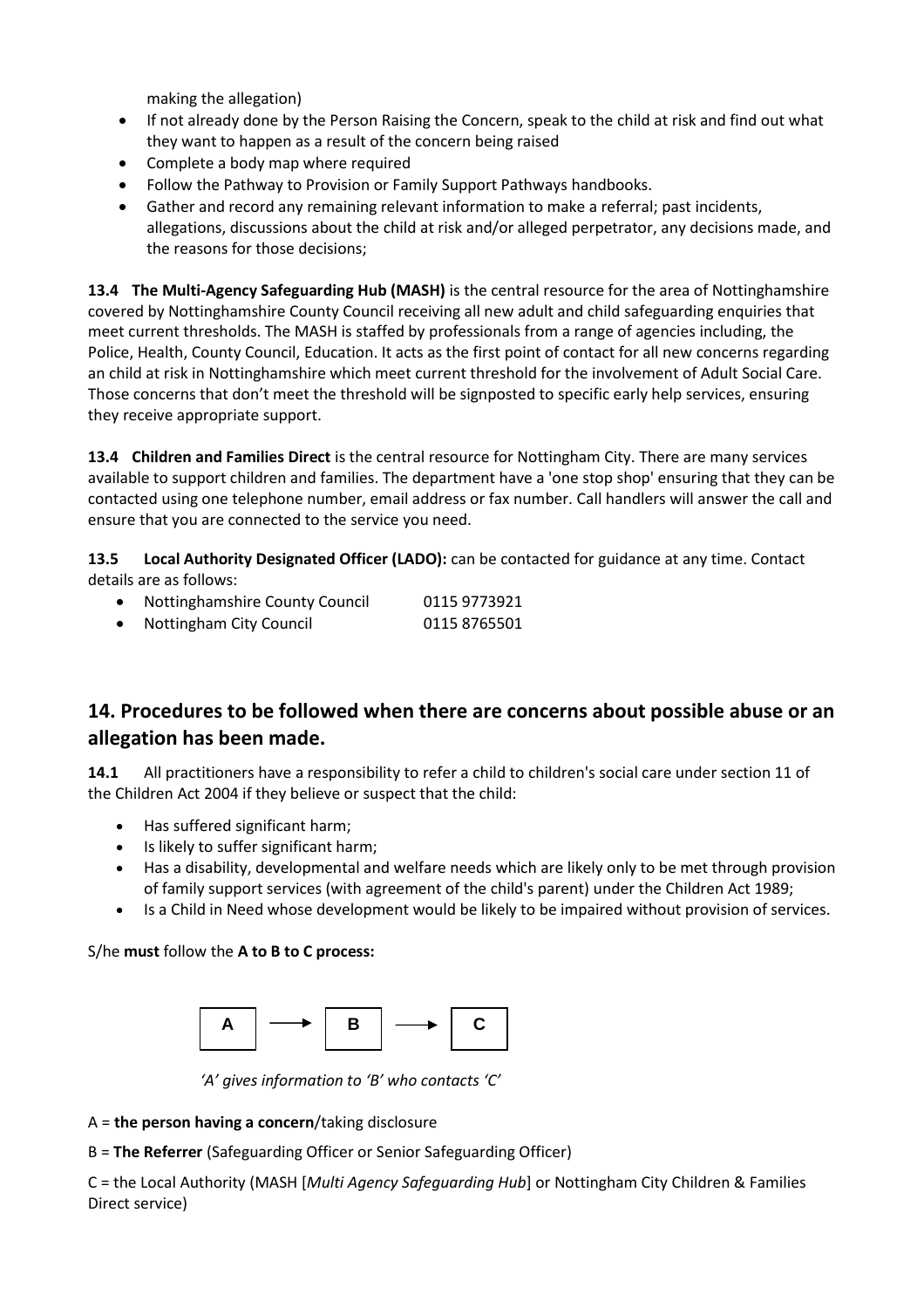#### **Reach Learning Disability Safeguarding Officers are:**

| SSO: | Senior Safeguarding Officer                | Group Manager, Client Services         |
|------|--------------------------------------------|----------------------------------------|
| SO:  | Newark Safeguarding Officer                | <b>Centre Manager</b>                  |
| SO:  | Mansfield Safeguarding Officer             | <b>Centre Manager</b>                  |
| SO:  | Southwell Safeguarding Officer             | <b>Centre Manager</b>                  |
| SO:  | Flower Pod, Southwell Safeguarding Officer | Centre Manager or Client Services Lead |
| SO:  | Flower Pod, Newark Safeguarding Officer    | <b>Centre Manager</b>                  |
| SO:  | Holidays                                   | Group Manager, Client Services         |
| LBM: | Lead Board Member                          | Pati Colman Trustee                    |

Where the relevant Safeguarding Officer is not available for any reason, the matter should pass to the Senior Safeguarding Officer who will make the decision as to who should act as the Referrer.

Where the Safeguarding Officer is the subject of the allegation the matter should be passed directly to the Senior Safeguarding Officer. In the event that the SSO is also implicated the matter should be brought to the attention of the CEO or a Member of Senior Management team who will contact the Lead Board Member.

**14.2 Timescales:** responding to safeguarding concerns of any nature should be done immediately, if an emergency, or within the **same working day** (within 4 working hours)

**Confidentiality:** concerns must always be reported to the relevant Safeguarding Officer. They should not be discussed with anyone else, such as work colleagues, unless the immediate welfare of the adult at risk or other adults make this unavoidable.

**14.3 Making a referral:** Referrals should be made to the Local Authority for the area where the child is living or is found.

Once a concern is reported, the MASH team will **within one working day** of receiving a referral, assess whether it meets the threshold for Children's Social Care involvement and the type of response that will be required to meet the needs of the child. If involvement is deemed necessary MASH will contact LADO. The referrer should be notified of the outcome of this decision within 3 days and if this does not occur, the referrer should contact these services again and, if necessary, ask to speak to a line manager to establish progress.

Where children are living within Nottinghamshire professionals should contact the MASH by:

#### **Telephone: 0300 500 80 90 (during normal office hours)**

#### **Email: [mash.safeguarding@notts.gcsx.gov.uk](mailto:mash.safeguarding@notts.gcsx.gov.uk)**

#### **For emergency situations occurring outside office hours contact should be made with the Emergency Duty Team [EDT] on 0300 456 4546**

Where children are living within Nottingham City professionals should contact Children & Families by:

**Telephone: 0115 876 4800 (Monday to Friday at 8:30 am to 5:00 pm). Outside of these hours, this telephone number should be used for emergency safeguarding enquiries only.**

#### **Email: [candfdirect@nottinghamcity.gcsx.gov.uk](mailto:candfdirect@nottinghamcity.gcsx.gov.uk)**

#### **Fax: 0115 876 2927**

**14.4 Urgent Medical Attention:** If the child is suffering from a serious injury is unwell or in pain the Safeguarding Officer must arrange appropriate medical attention and must inform LA children's social care,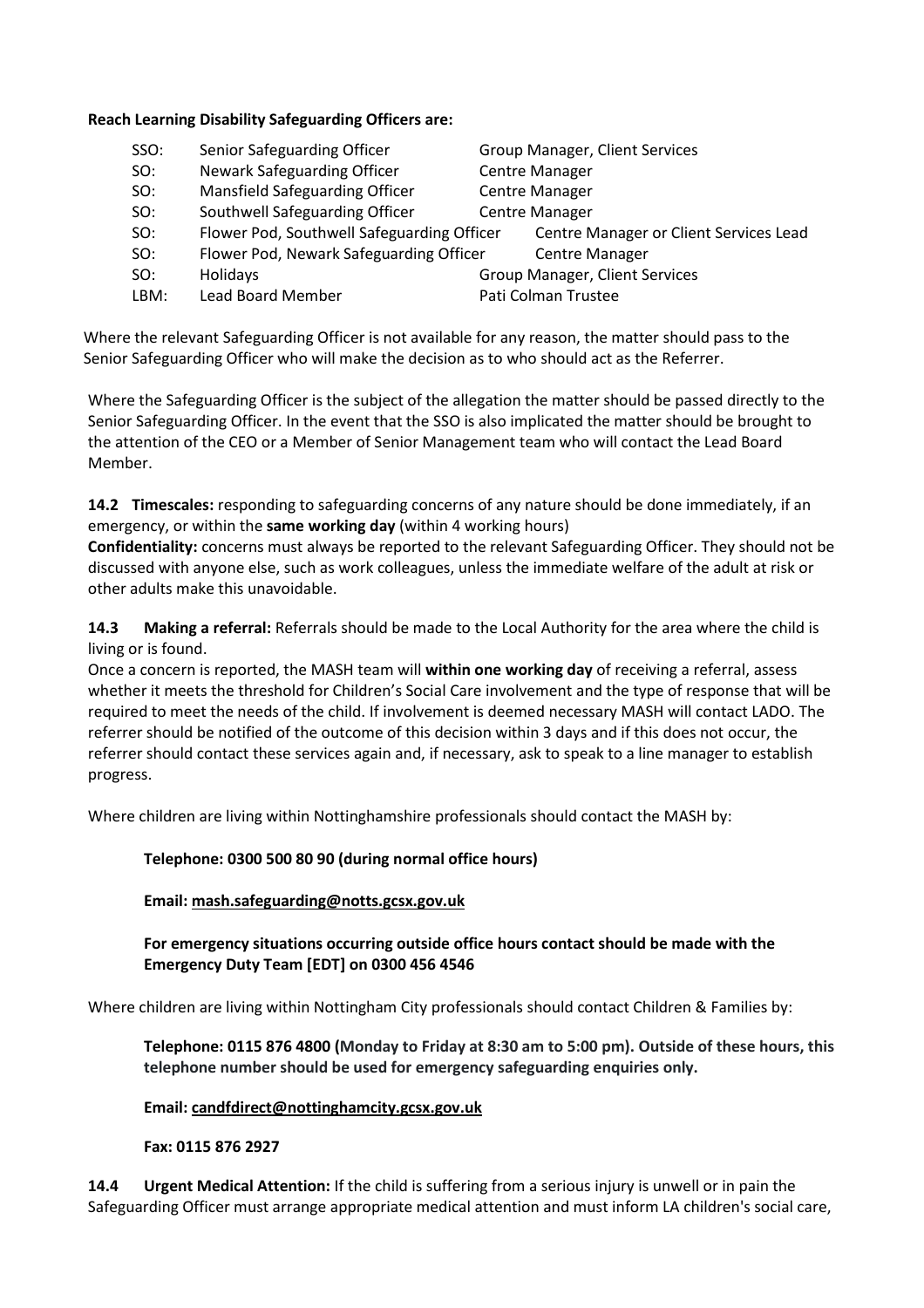and ensure the safeguarding concerns are communicated with any medical services involved with immediate care e.g. The Ambulance Service, Accident and Emergency Department.

**14.5 Speaking to the child:** Whenever a child reports that they are suffering or have suffered significant harm through abuse or neglect, or have caused or are causing physical or sexual harm to others, the initial response from all practitioners should be to **listen carefully** to what the child says and to observe the child's behaviour and circumstances in order to:

- Clarify and document the concerns;
- Offer re-assurance about how the child will be kept safe;
- Explain what action will be taken and within what timeframe;

Children should be given every opportunity to learn that no-one has the right to do anything to them that makes them feel uncomfortable. They must not be pressed for information, led or cross-examined or given false assurances of absolute confidentiality, as this could prejudice police investigations, especially in cases of sexual abuse.

Children should be given information and asked their views about the referral to children's social care in a way appropriate to their age and developmental level, unless to do so is felt likely to cause increase risk of harm to them or others. If the child can understand the significance and consequences of making a referral to the Local Authority children's social care, the possible outcomes and the different stages of the process should be explained to them. It should be explained to the child that, whilst their views will be taken into account, the practitioner has a responsibility to take whatever action is required to ensure the child's safety and the safety of other children.

**14.6 Parental Consultation:** Concerns which have been raised, should, where practicable, be discussed with the parent and agreement sought for a referral to Local Authority children's social care **unless** seeking agreement is likely to place the child or the worker at risk of significant harm through delay or from the parent's actions or reactions; for example in circumstances where there are concerns or suspicions that a serious crime such as sexual abuse, domestic violence or fabricated or induced illness has taken place. Where the Safeguarding Officer decides not to seek parental permission before making a referral to LA children's social care, the decision must be clearly noted in the child's records with reasons, dated and signed and confirmed in the referral to LA children's social care. Safeguarding Officers should consult with the Senior Safeguarding Officer, if at all practicable, for advice.

When a referral is deemed to be necessary in the interests of the child, and the parents have been consulted and are not in agreement, the following action should be taken:

- The reason for proceeding without parental or competent young person's agreement must be recorded;
- The parent's or competent young person withholding of permission must form part of the verbal and written referral to LA children's social care;
- The parent should be contacted to inform them that, after considering their wishes, a referral has been made.

**14.7 Anonymity:** A child protection referral from a professional cannot be treated as anonymous and where any court proceedings may follow, whether criminal or family court, the information may be made available. Where the concerns are raised by a member of the public who wishes to remain anonymous or who is prepared to disclose their identity but does not wish for it to be revealed to the parent/s of the child concerned, this should be respected and recorded. Wherever possible, practitioners should respect the referrer's request for anonymity. However no guarantees of confidentiality should be given as there are certain limited circumstances in which the identity of a referrer may have to be given (e.g. the court arena). Consideration for the referrer's safety may be an issue in some cases.

Members of the public. Where a member of the public raises a concern they should be advised to contact the MASH in their own right, in addition to any referral made by Reach. This should be done by telephoning the County Council's Customer Service Line on 0300 500 80 80.

# **15. The Role of The Senior Safeguarding Officer:**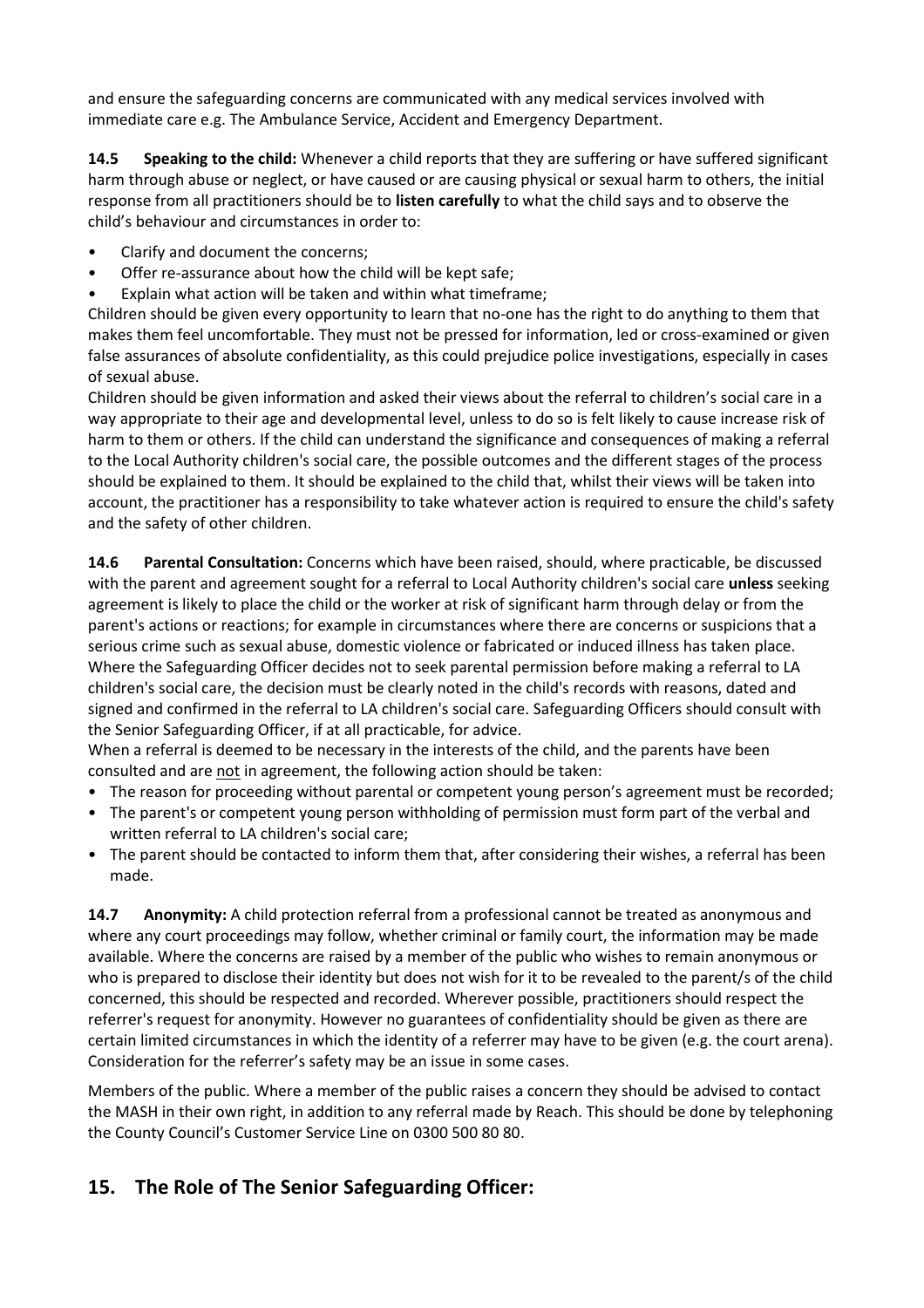- 15.1 It is the function of the Senior Safeguarding Officer to guide and support staff through the process of recognising and reporting safeguarding concerns and, where required, as when a Safeguarding Officer is not available, to either pass the matter to another Safeguarding Officer to act as referrer, or to take over the role of referrer his/herself.
- 15.2 The Senior Safeguarding Officer will also act as the referrer where:
	- allegations are made which concern senior members of staff (CEO and/or SMT) or members of the Board of Trustees and:
	- the person raising the original concern does not have confidence in the impartiality of the designated safeguarding officers and believes that they may be involved in or colluding with the abuse.
- 15.3 It is the responsibility of the Senior Safeguarding Officer to:
	- Monitor the way in which all safeguarding concerns which are raised through these procedures have been addressed, whether or not they result in a referral to the MASH or the safeguarding bodies of another Local Authority. This includes monitoring any action plans agreed to address the needs of either the child at risk or the individual posing a risk where this person is a client of Reach.
	- Keep abreast of any legislative changes and alterations to guidance issued by the Nottingham and Nottinghamshire Safeguarding Board and will ensure that Reach Policies are adjusted accordingly.
	- Meet with the designated Safeguarding Officers twice a year in order to achieve consistency of practice across Reach.
	- Update the Trustees on the numbers and significance of all children safeguarding concerns, particularly those in which a referral was made to the MASH / appropriate Local Authority.
	- Meeting with the Lead Board member and the CEO on an annual basis to ensure the robust nature of the Children Safeguarding procedures.

# **16. The Role of The Lead Board Member:**

- 16.1 It is the role of the Lead Board Member to act as the Referrer in situations in which:
	- The concerns raised are about the Senior Safeguarding Officer.
	- The person raising the original concern or the Person Raising the Concern does not have confidence in the impartiality of the designated safeguarding officers and believes that they may be involved in or colluding with the abuse.
- 16.2 The Lead Board member carries particular responsibility for ensuring that Reach's Safeguarding procedures are monitored on a regular basis and are 'fit for purpose'. To achieve this s/he will meet with the Senior Safeguarding Officer and the CEO on an annual basis.

#### **17. Staff support, supervision and training**

- 17.1 All managers, staff, tutors, volunteers and trustees are required to have completed training set out in the *Reach Safeguarding Adults Competency Framework and Learning Pathway*.
- 17.2 Safeguarding matters will be a standard item at all supervision sessions

This policy will be conveyed to all trustees, staff and volunteers joining the organisation as part of their induction, and to all trustees, current staff and volunteers working with adults at risk.

#### **Other relevant policies, procedures and document to be read in conjunction with Safeguarding Children and Young People Policy & Procedure:**

- Staff handbook
- Volunteer contract & handbook
- Harassment Policy [HP-02]
- Health & Safety [HSP-03]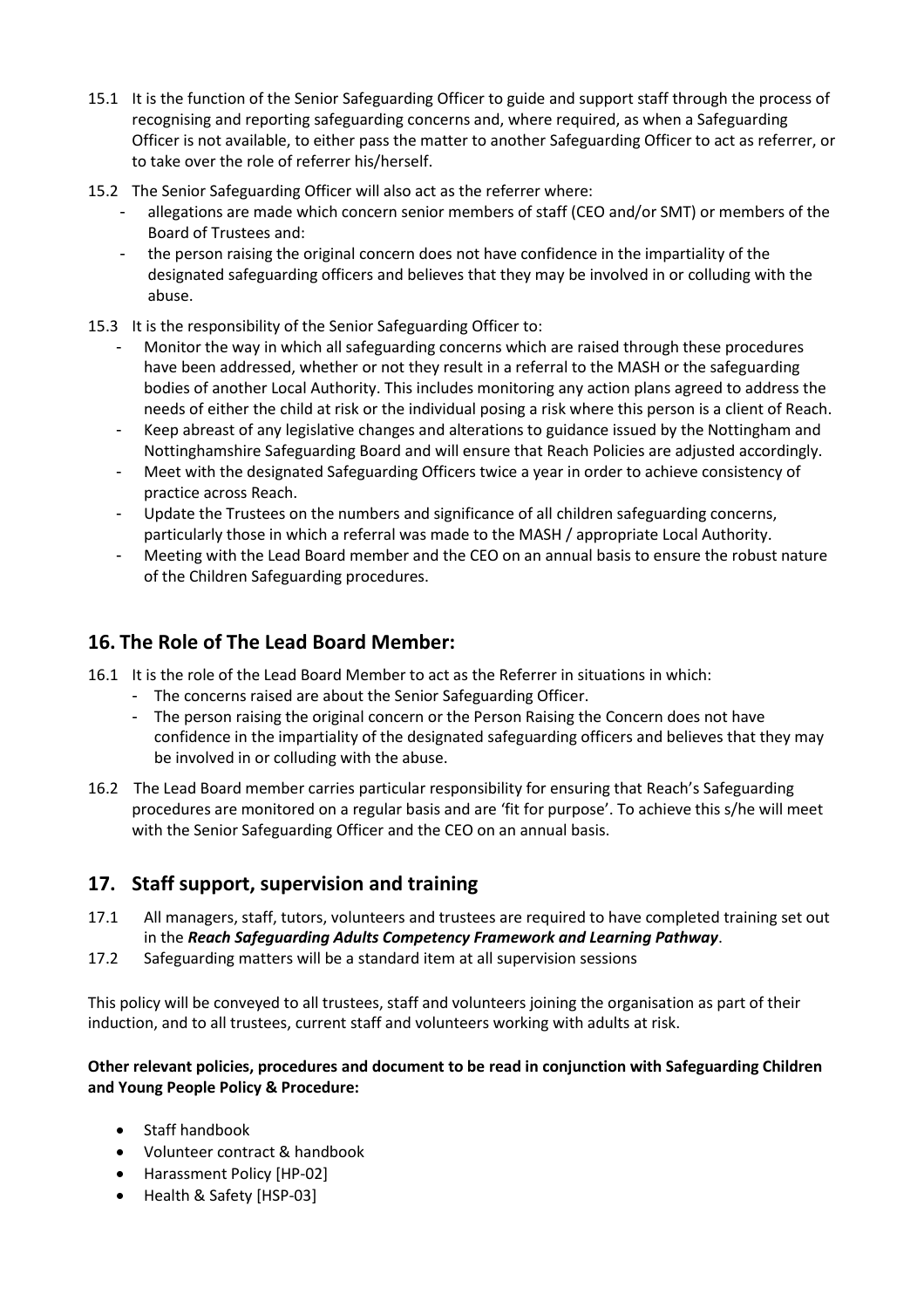- Whistleblowing Policy [WP-02]
- Prevent Policy [P-02]
- Social Media Policy [SM-02]
- Client Compliments, Comments and Complaints handbook

# **18. Review and Approval Process:**

This policy will be updated annually and approved by the Board in July of each year unless changes are brought out by the local authorities at a different time.

| Safeguarding Children & Young People Policy and Procedure reviewed and approved: |                                                                                                                                     |  |
|----------------------------------------------------------------------------------|-------------------------------------------------------------------------------------------------------------------------------------|--|
| Signature<br>(Chief Executive):                                                  |                                                                                                                                     |  |
| Date:                                                                            | <b>July 2015</b>                                                                                                                    |  |
|                                                                                  |                                                                                                                                     |  |
| <b>Review date:</b>                                                              | November 2015                                                                                                                       |  |
| Signature:                                                                       |                                                                                                                                     |  |
|                                                                                  |                                                                                                                                     |  |
| Changes made to the<br>policy:                                                   | <b>General update</b>                                                                                                               |  |
| <b>Review date:</b>                                                              | <b>April 2017</b>                                                                                                                   |  |
| Signature:                                                                       |                                                                                                                                     |  |
| Changes made to the<br>policy:                                                   | Clarification of Lead Board Member and improved appendix referencing.                                                               |  |
| <b>Review date:</b>                                                              | August 2017                                                                                                                         |  |
| Signature:                                                                       |                                                                                                                                     |  |
| Changes made to the<br>policy:                                                   | Updates including:<br>Categories of Abuse - additional information about Early Help, Contextual<br>Safeguarding and Domestic Abuse. |  |